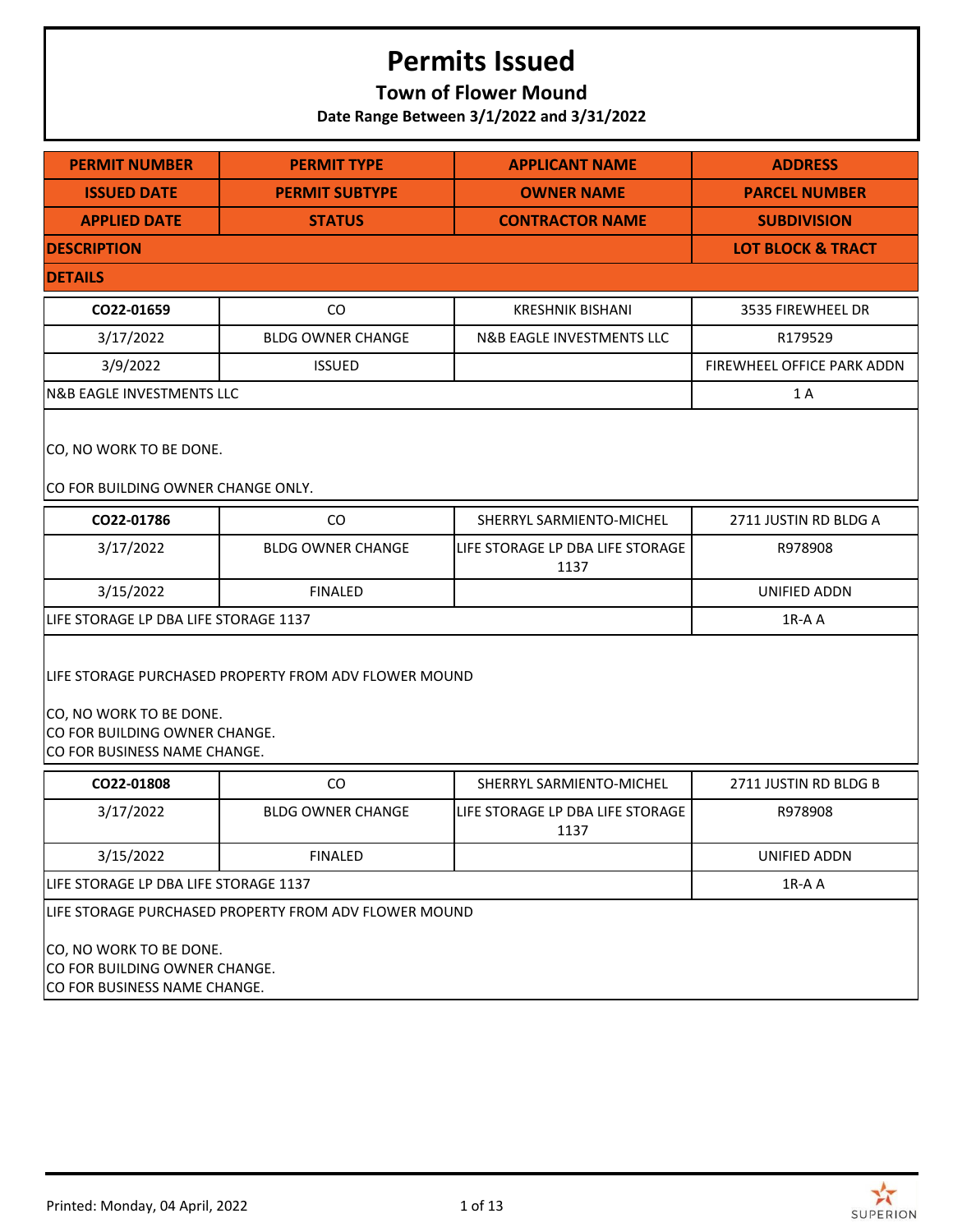## **Town of Flower Mound**

**Date Range Between 3/1/2022 and 3/31/2022**

| CO22-01809                                                                                                                                        | CO.                                                   | SHERRYL SARMIENTO-MICHEL                 | 2711 JUSTIN RD BLDG C    |  |
|---------------------------------------------------------------------------------------------------------------------------------------------------|-------------------------------------------------------|------------------------------------------|--------------------------|--|
| 3/17/2022                                                                                                                                         | <b>BLDG OWNER CHANGE</b>                              | LIFE STORAGE LP DBA LIFE STORAGE<br>1137 | R978908                  |  |
| 3/15/2022                                                                                                                                         | <b>FINALED</b>                                        |                                          | UNIFIED ADDN             |  |
| LIFE STORAGE LP DBA LIFE STORAGE 1137                                                                                                             |                                                       |                                          | $1R-A$ A                 |  |
|                                                                                                                                                   | LIFE STORAGE PURCHASED PROPERTY FROM ADV FLOWER MOUND |                                          |                          |  |
| CO, NO WORK TO BE DONE.<br>CO FOR BUILDING OWNER CHANGE.<br>CO FOR BUSINESS NAME CHANGE.                                                          |                                                       |                                          |                          |  |
| CO22-01810                                                                                                                                        | CO                                                    | SHERRYL SARMIENTO-MICHEL                 | 2711 JUSTIN RD BLDG D    |  |
| 3/17/2022                                                                                                                                         | <b>BLDG OWNER CHANGE</b>                              | LIFE STORAGE LP DBA LIFE STORAGE<br>1137 | R978908                  |  |
| 3/15/2022                                                                                                                                         | <b>FINALED</b>                                        |                                          | <b>UNIFIED ADDN</b>      |  |
| LIFE STORAGE LP DBA LIFE STORAGE 1137                                                                                                             |                                                       |                                          | $1R-A$ A                 |  |
| CO, NO WORK TO BE DONE.<br>CO FOR BUILDING OWNER CHANGE.<br>CO FOR BUSINESS NAME CHANGE.                                                          |                                                       |                                          |                          |  |
| CO22-01970                                                                                                                                        | CO                                                    | SHERRYL SARMIENTO-MICHEL                 | 2711 JUSTIN RD BLDG E    |  |
| 3/23/2022                                                                                                                                         | <b>BLDG OWNER CHANGE</b>                              | LIFE STORAGE LP DBA LIFE STORAGE<br>1137 | R978908                  |  |
| 3/22/2022                                                                                                                                         | <b>FINALED</b>                                        |                                          | UNIFIED ADDN             |  |
| LIFE STORAGE LP DBA LIFE STORAGE 1137                                                                                                             |                                                       |                                          | 1R-A A                   |  |
| LIFE STORAGE PURCHASED PROPERTY FROM ADV FLOWER MOUND<br>CO, NO WORK TO BE DONE.<br>CO FOR BUILDING OWNER CHANGE.<br>CO FOR BUSINESS NAME CHANGE. |                                                       |                                          |                          |  |
| Number of CO/BLDG OWNER CHANGE Permits: 6                                                                                                         |                                                       |                                          |                          |  |
| CO22-01233                                                                                                                                        | CO                                                    | <b>JEFF MULLINS</b>                      | 2703 JUSTIN RD SUITE 300 |  |
| 3/2/2022                                                                                                                                          | NEW                                                   | 5-NICHOLS & CO. LLC                      | R18953                   |  |

SUITE 300

B : 168SF - 2 OCC LOAD

M: 1,645SF - 6 OCC LOAD

CO, NO WORK BEING DONE.

2/21/2022 FINALED S. LUTTRELL

T.A.S MULLINS INC DBA BUDGET BLINDS OF FLOWER MOUND 4

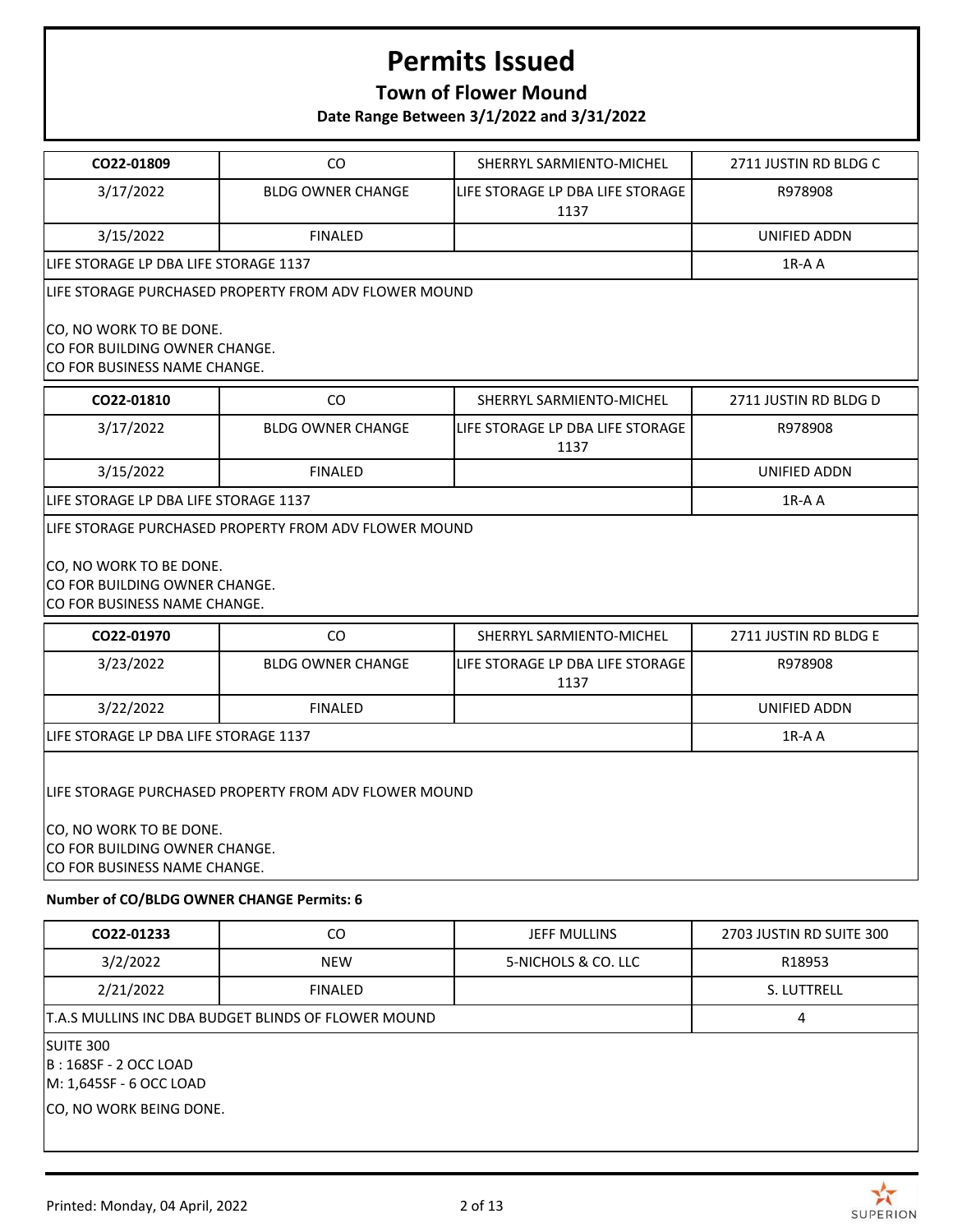## **Town of Flower Mound**

**Date Range Between 3/1/2022 and 3/31/2022**

 $\mathbf{r}$ 

| CO22-01327                                                                                                                                                                      | CO             | MOE FAWAZ                                        | 2801 FLOWER MOUND RD                    |
|---------------------------------------------------------------------------------------------------------------------------------------------------------------------------------|----------------|--------------------------------------------------|-----------------------------------------|
| 3/2/2022                                                                                                                                                                        | <b>NEW</b>     | FLOWER MOUND CAR WASH LP                         | R18398                                  |
| 2/23/2022                                                                                                                                                                       | <b>ISSUED</b>  |                                                  | KWIK KAR AT FLOWER MOUND<br><b>ROAD</b> |
| <b>SLYDE'S CARWASH 3</b>                                                                                                                                                        |                |                                                  | 11                                      |
| CO, NO WORK BEING DONE.<br>CO FOR BUSINESS NAME CHANGE ONLY.                                                                                                                    |                |                                                  |                                         |
| CO22-01332                                                                                                                                                                      | CO             | <b>LAUREN SIMER</b>                              | 2704 CROSS TIMBERS RD SUITE<br>122      |
| 3/2/2022                                                                                                                                                                        | <b>NEW</b>     | <b>FLOWER MOUND TOWNE</b><br><b>CROSSING LTD</b> | R273892                                 |
| 2/23/2022                                                                                                                                                                       | <b>ISSUED</b>  |                                                  | FLOWER MOUND CROSSING WEST<br>ADDN      |
| ASURION UBIF FRANCHISE LLC DBA ASURION TECH REPAIR & SOLUTIO                                                                                                                    |                |                                                  | 1 A                                     |
|                                                                                                                                                                                 |                |                                                  |                                         |
| CO, NO WORK TO BE DONE.<br>CO FOR BUSINESS NAME CHANGE.<br><b>ELECTRONIC REPAIR.</b><br>COMPLETE NAME FOR CO:<br>ASURION UBIF FRANCHISE LLC DBA ASURION TECH REPAIR & SOLUTIONS |                |                                                  |                                         |
| CO22-01336                                                                                                                                                                      | CO             | <b>AMANDA FRANKLIN</b>                           | 2601 SAGEBRUSH DR SUITE 102             |
| 3/1/2022                                                                                                                                                                        | <b>NEW</b>     | SAGEBRUSH MANAGEMENT, LLC                        | R203147                                 |
| 2/23/2022                                                                                                                                                                       | <b>ISSUED</b>  |                                                  | <b>COKER ADDN</b>                       |
| <b>SESSIONS WELLNESS GROUP</b>                                                                                                                                                  |                |                                                  | 5R-B-R 1                                |
| CO, NO WORK TO BE DONE.<br>CO FOR NEW TENANT, MENTAL HEALTH PRACTICE.                                                                                                           |                |                                                  |                                         |
| CO22-01365                                                                                                                                                                      | CO             | <b>JON RENEAU</b>                                | 500 ENTERPRISE RD SUITE 100             |
| 3/2/2022                                                                                                                                                                        | <b>NEW</b>     | LIT HW1 LP                                       | 40778800                                |
| 2/25/2022                                                                                                                                                                       | <b>FINALED</b> |                                                  | <b>LAKESIDE TRADE CENTER</b>            |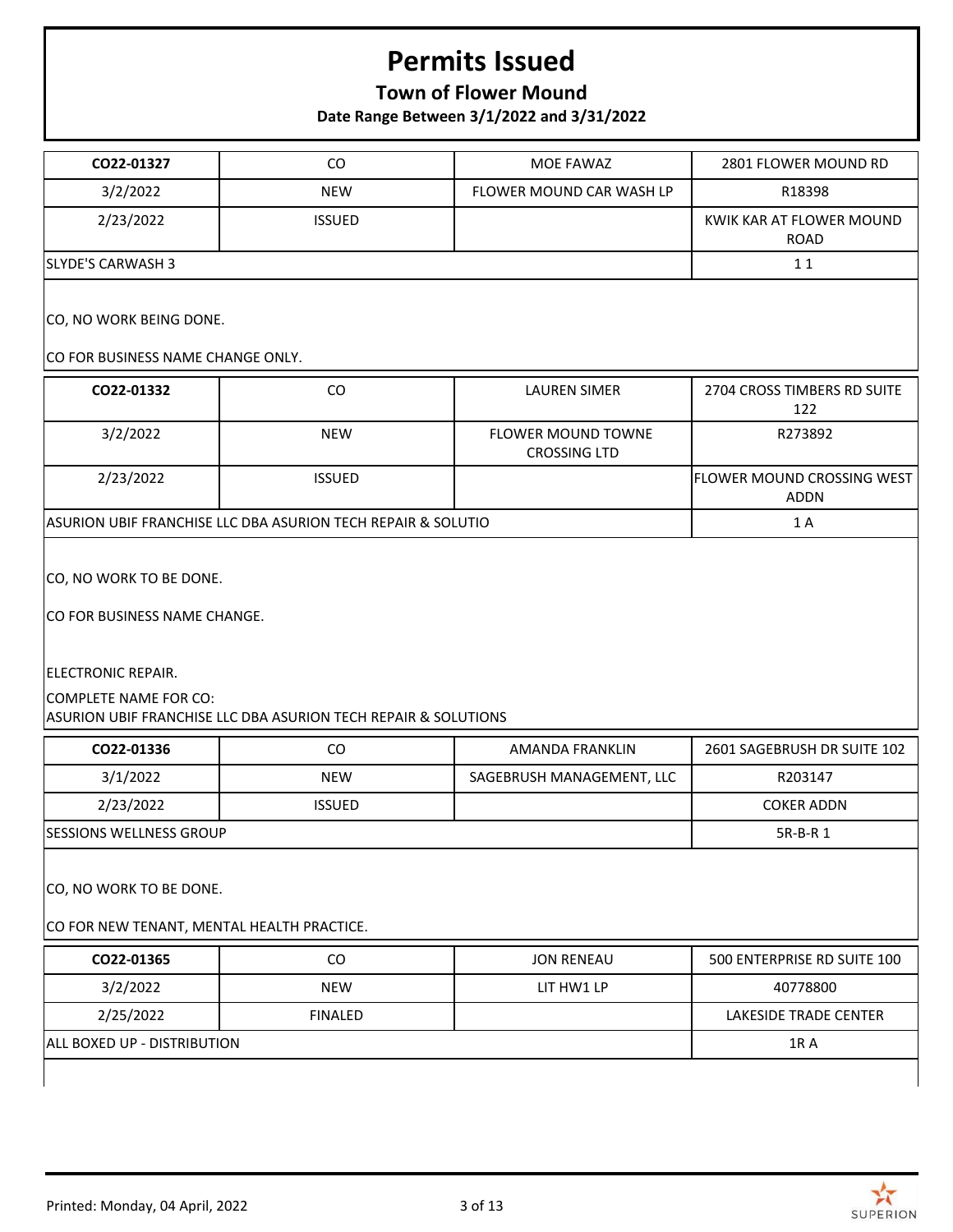### **Town of Flower Mound**

**Date Range Between 3/1/2022 and 3/31/2022**

CO, NO WORK TO BE DONE.

CO FOR NEW TENANT MOVING IN.

TOTAL SF 97,912 TOTAL OCC LOAD 222 S-1 92,564 186 OCC LOAD B 5,348 36 OCC LOAD

| CO22-01390                                           | CO             | TONY DINH    | 5810 LONG PRAIRIE RD SUITE 550 |
|------------------------------------------------------|----------------|--------------|--------------------------------|
| 3/3/2022                                             | <b>NEW</b>     | C/O WEITZMAN | R279855                        |
| 2/27/2022                                            | <b>FINALED</b> |              | ARBOR CROSSING                 |
| <b>ITT EVOLUTION LLC DBA UPSCALE NAILS &amp; SPA</b> |                |              | 3 A                            |

| CO22-01423                   | CO             | CHRISTOPHER COLIN GROSSKREUTZ   601 CROSS TIMBERS RD SUITE 116 |            |
|------------------------------|----------------|----------------------------------------------------------------|------------|
| 3/4/2022                     | <b>NEW</b>     | l SOUTHWEST M&S INVESTMENTS LP l                               | R19387     |
| 2/28/2022                    | <b>FINALED</b> |                                                                | M. J. OWEN |
| CCGGAMEING, LLC DBA CCGGAMES |                |                                                                | 1 NULL     |

| CO22-01452           | CO             | <b>MONICA HOUSEWRIGHT</b> | 2450 LAKESIDE PKWY SUITE 120 |
|----------------------|----------------|---------------------------|------------------------------|
| 3/4/2022             | <b>NEW</b>     | LAKESIDE DFW RETAIL, LTD  | R567434                      |
| 3/1/2022             | <b>FINALED</b> |                           | LAKESIDE DFW                 |
| HOUSE OF MO BOUTIQUE |                |                           | 1A C                         |

CO, NO WORK TO BE DONE.

CO FOR NEW TENANT TO MOVE IN AND USE THE SPACE AS IS.

A FINISH OUT PERMIT IS UNDER REVIEW FO22-01257. NO WORK CAN BE DONE UNTIL PERMIT FO21-01257 IS APPROVED AND ISSUED.

| CO22-01469                      | CO.                                            | AMANDA KIRKWOOD            | <b>630 PARKER SQUARE RD</b> |  |  |
|---------------------------------|------------------------------------------------|----------------------------|-----------------------------|--|--|
| 3/8/2022                        | <b>NEW</b>                                     | <b>PARKER ASSETS I LLC</b> | R229576                     |  |  |
| 3/2/2022                        | <b>FINALED</b>                                 |                            | <b>PARKER SQUARE</b>        |  |  |
|                                 | KIRKWOOD ENTERPRISES, LLC DBA LALA PHOTOGRAPHY |                            |                             |  |  |
|                                 |                                                |                            |                             |  |  |
|                                 | ICO, NO WORK TO BE DONE.                       |                            |                             |  |  |
| ICO FOR NEW TENANT.             |                                                |                            |                             |  |  |
| <b>HOLIDAY PHOTOGRAPHY SETS</b> |                                                |                            |                             |  |  |

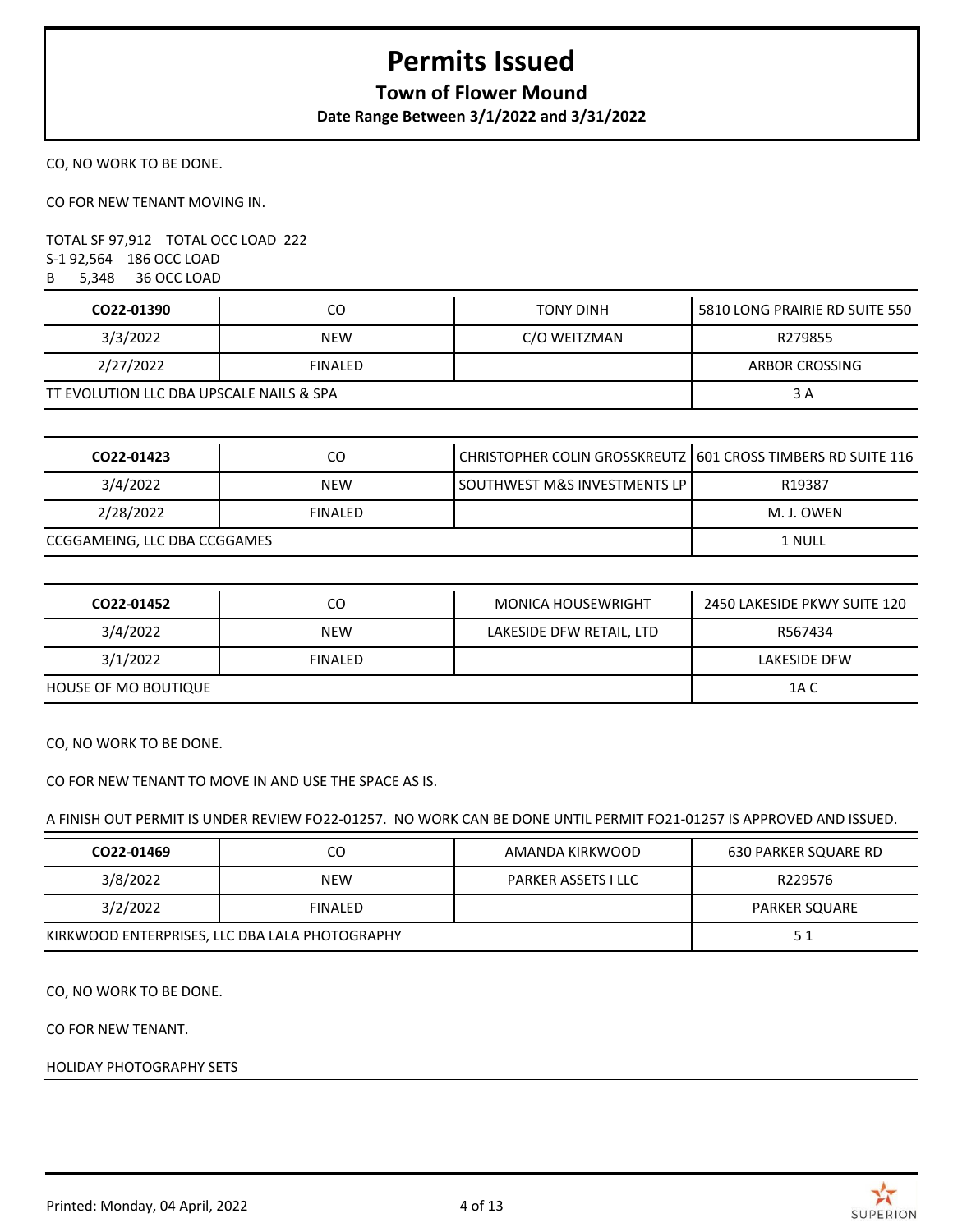## **Town of Flower Mound**

**Date Range Between 3/1/2022 and 3/31/2022**

| CO22-01525                                                                                                        | CO             | 12 GENERAL CONTRACTING<br><b>SERVICES</b>        | 1001 CROSS TIMBERS RD SUITE<br>1130       |  |
|-------------------------------------------------------------------------------------------------------------------|----------------|--------------------------------------------------|-------------------------------------------|--|
| 3/25/2022                                                                                                         | <b>NEW</b>     | 1001 CROSS TIMBERS LLC                           | R121093                                   |  |
| 3/4/2022                                                                                                          | <b>ISSUED</b>  |                                                  | FLOWER MOUND PLAZA                        |  |
| <b>ELECTROLYSIS BY TONI</b>                                                                                       |                |                                                  | 2 NULL                                    |  |
| CO, NO WORK TO BE DONE.<br>CO FOR NEW TENANT.                                                                     |                |                                                  |                                           |  |
| CO22-01597                                                                                                        | CO             | <b>KRESHNIK BISHANI</b>                          | 3535 FIREWHEEL DR SUITE D-1               |  |
| 3/30/2022                                                                                                         | <b>NEW</b>     | N&B EAGLE INVESTMENTS LLC                        | R179529                                   |  |
| 3/7/2022                                                                                                          | <b>ISSUED</b>  |                                                  | FIREWHEEL OFFICE PARK ADDN                |  |
| RISER MEDIA GROUP LLC                                                                                             |                |                                                  | 1 A                                       |  |
| CO, NO WORK TO BE DONE.<br>CO FOR NEW TENANT.<br>*CO REQUIRED AS PART OF CODE CASE CCE21-00065                    |                |                                                  |                                           |  |
| CO22-01704                                                                                                        | CO             | CATHY BEDOLLA                                    | 4961 LONG PRAIRIE RD SUITE 110            |  |
| 3/21/2022                                                                                                         | <b>NEW</b>     | PR3110 GROUP LLC                                 | R310054                                   |  |
| 3/11/2022                                                                                                         | <b>ISSUED</b>  |                                                  | <b>NORTH POINT CENTER</b>                 |  |
| SUMMER SKY MANAGMENT DBA NEUROGLOW                                                                                |                |                                                  | 2 A                                       |  |
|                                                                                                                   |                |                                                  |                                           |  |
| CO22-01736                                                                                                        | CO             | <b>JINWEI ZHAO</b>                               | 2704 CROSS TIMBERS RD SUITE<br>126        |  |
| 3/16/2022                                                                                                         | <b>NEW</b>     | <b>FLOWER MOUND TOWNE</b><br><b>CROSSING LTD</b> | R273892                                   |  |
| 3/11/2022                                                                                                         | <b>FINALED</b> |                                                  | FLOWER MOUND CROSSING WEST<br><b>ADDN</b> |  |
| XINXINXIANGYIN LLC DBA JIA JIA FOOT SPA                                                                           |                |                                                  | 1 A                                       |  |
| CO, NO WORK TO BE DONE.<br>CO FOR NEW BUSINESS OWNER CHANGE.<br>NEW BUSINESS OWNER TAKING OVER EXISTING BUSINESS. |                |                                                  |                                           |  |

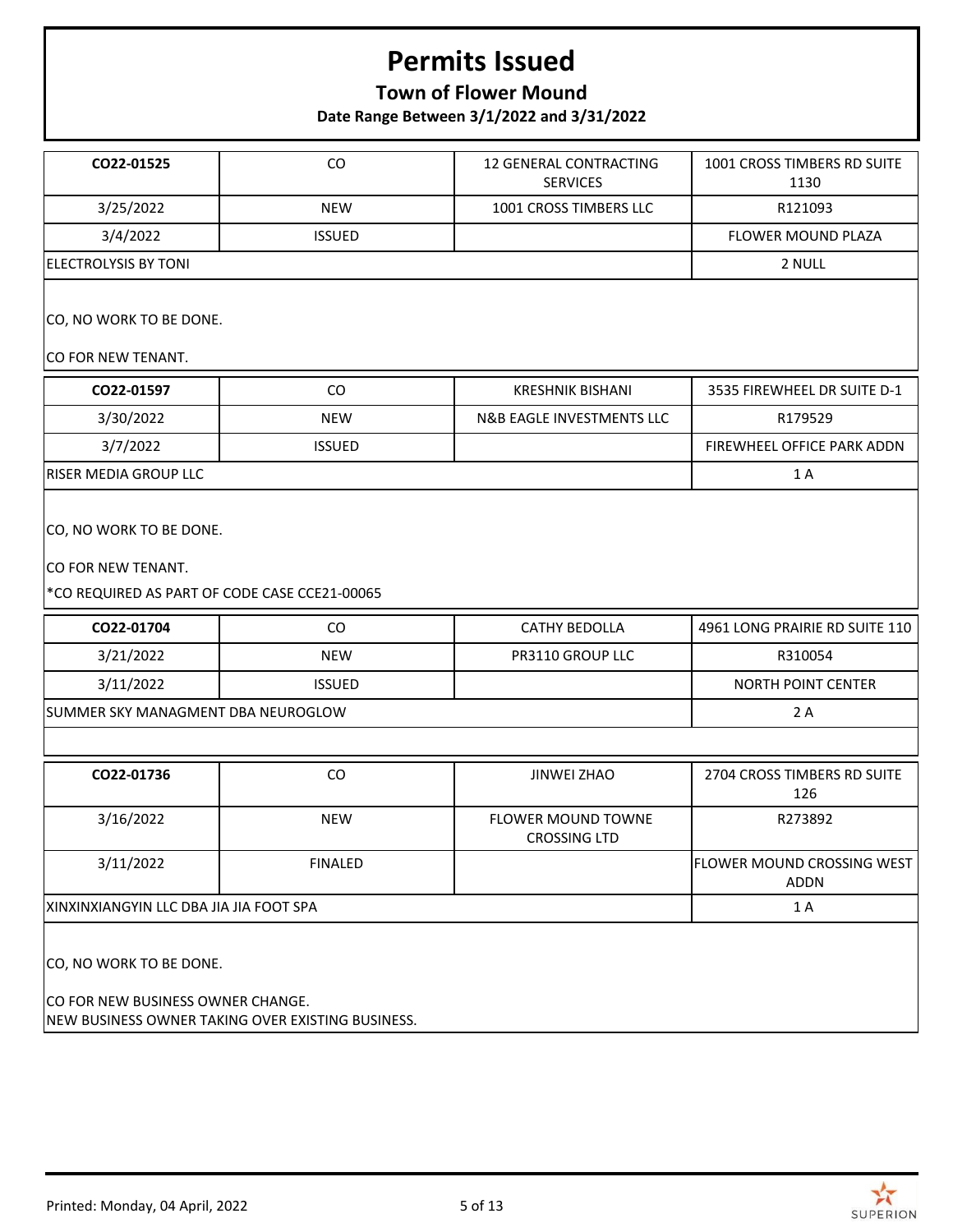## **Town of Flower Mound**

**Date Range Between 3/1/2022 and 3/31/2022**

| CO22-01849                                                        | CO                                                  | <b>BRANDON KLINGER</b>                   | 2620 LONG PRAIRIE RD SUITE 100 |
|-------------------------------------------------------------------|-----------------------------------------------------|------------------------------------------|--------------------------------|
| 3/22/2022                                                         | <b>NEW</b>                                          | <b>BRONZE WAY PROPERTIES LP</b>          | R211408                        |
| 3/17/2022                                                         | <b>FINALED</b>                                      |                                          | <b>CHAPARRAL COVE</b>          |
| <b>BRAINDOCS, PLLC</b>                                            |                                                     |                                          | 8R NULL                        |
|                                                                   |                                                     |                                          |                                |
| CO22-01881                                                        | CO                                                  | <b>BLANCA RODRIGUEZ</b>                  | 1900 GARDEN RIDGE RD SUITE 101 |
| 3/28/2022                                                         | <b>NEW</b>                                          | WENTWOOD FM3040 LTD                      | R187446                        |
| 3/18/2022                                                         | <b>ISSUED</b>                                       |                                          | <b>WENTWOOD RETAIL CENTER</b>  |
| LUCY'S GRAND CLEANERS                                             |                                                     |                                          | 2 (W 231') 1                   |
| CO, NO WORK TO BE DONE.<br>CO FOR NEW BUSINESS OWNER CHANGE ONLY. |                                                     |                                          |                                |
| CO22-01924                                                        | CO                                                  | <b>GEOFF GEORGE</b>                      | 700 PARKER SQUARE RD SUITE 190 |
| 3/22/2022                                                         | <b>NEW</b>                                          | RESPONSIVE EDUCATION<br><b>SOLUTIONS</b> | R264837                        |
| 3/21/2022                                                         | <b>ISSUED</b>                                       |                                          | PARKER SQUARE                  |
| LIFETIME CAPITAL PLANNING GROUP LLC                               | 4R 1                                                |                                          |                                |
| CO, NO WORK TO BE DONE.<br>CO FOR NEW TENANT MOVING INTO SPACE.   | FINANCIAL PLANNING SERVICES AND INSURANCE BROKERAGE |                                          |                                |
| CO22-02096                                                        | CO                                                  | PADMAJA GANAPAVARAPU                     | 6000 LONG PRAIRIE RD SUITE 200 |
| 3/29/2022                                                         | <b>NEW</b>                                          | HIGHLANDS 501 (C) (25), INC              | R269691                        |
| 3/25/2022                                                         | <b>ISSUED</b>                                       |                                          | HIGHLAND RANCH A               |
| <b>BACH TO ROCK FM</b>                                            |                                                     |                                          | 7 A                            |
| CO, NO WORK TO BE DONE.<br>CO FOR BUSINESS OWNER CHANGE ONLY.     |                                                     |                                          |                                |
| CO22-02100                                                        | CO                                                  | LAUREN DAMBOLD                           | 6021 MORRISS RD SUITE 110A     |
| 3/29/2022                                                         | <b>NEW</b>                                          | <b>VENRO CAPITAL LLC</b>                 | R19029                         |
| 3/25/2022                                                         | <b>ISSUED</b>                                       |                                          | MORRISS ROAD OFFICE PH 2       |
| SIMPLE BEAUTY MEDICAL AESTHETICS                                  |                                                     |                                          | 1 A                            |
|                                                                   |                                                     |                                          |                                |



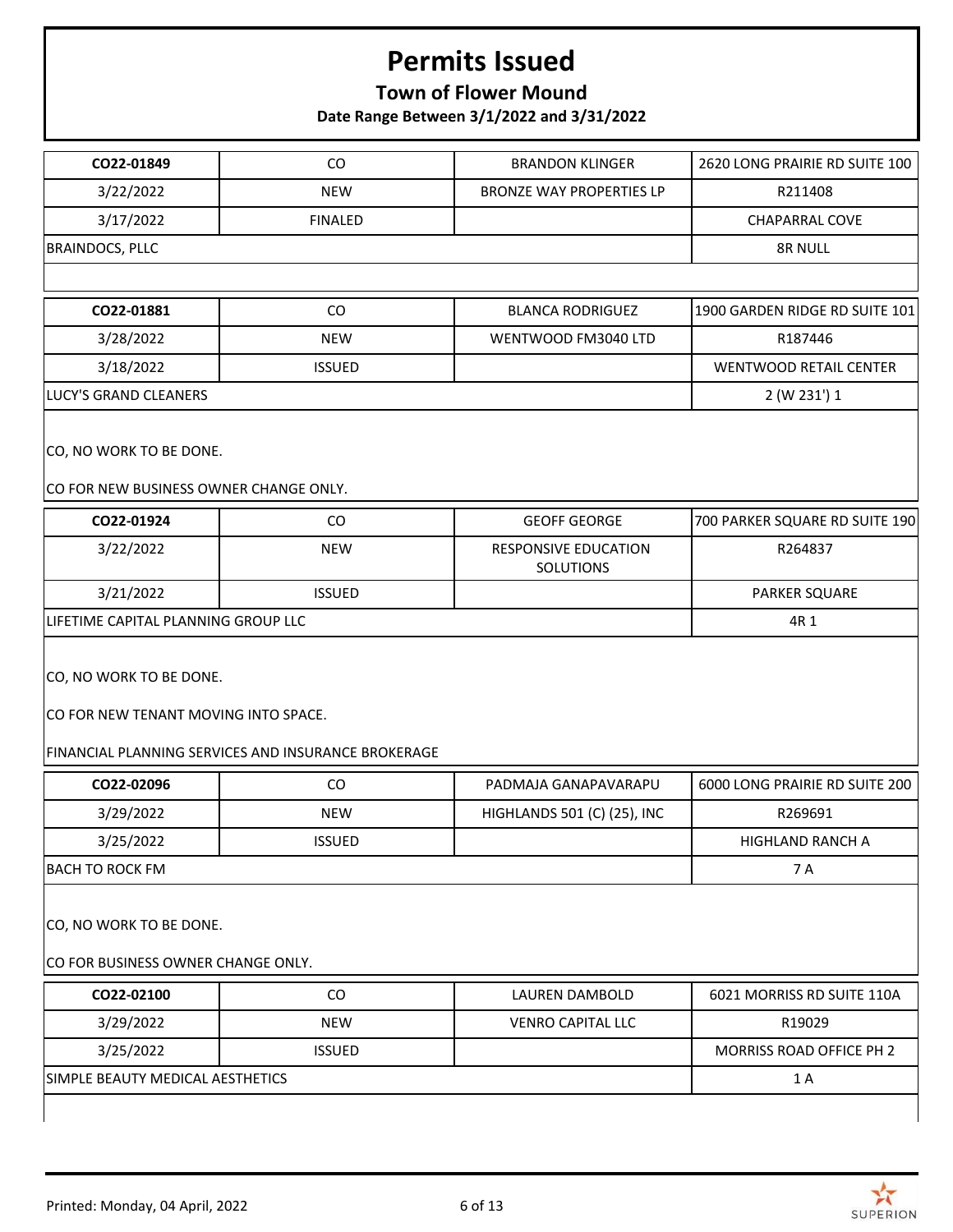### **Town of Flower Mound**

**Date Range Between 3/1/2022 and 3/31/2022**

CO, NO WORK TO BE DONE.

CO FOR NEW TENANT.

#### **Number of CO/NEW Permits: 18**

| COM21-08231                                           | <b>COMMERCIAL</b> | TIM JACKSON CONSTRUCTION | 3411 PETERS COLONY RD            |
|-------------------------------------------------------|-------------------|--------------------------|----------------------------------|
| 3/8/2022                                              | <b>ADDITION</b>   | LEWISVILLE ISD           | R334945                          |
| 10/21/2021                                            | <b>ISSUED</b>     | TIM JACKSON CONSTRUCTION | FLOWER MOUND HIGH SCHOOL<br>ADDN |
| <b>IFLOWER MOUND HIGH SCHOOL FINE ARTS RENOVATION</b> |                   |                          | 1AR <sub>2</sub> A               |

CONSTRUCT 5,844 SF OF NEW BAND ROOM 2/STORM SHELTER WITH STORAGE, RESTROOMS AND NEW COORIDOR TO CONNECT TO THE REST OF THE BUILDING. ALSO RENOVATE 727 SF OF AREAS IN EXISTING BUILDING.

#### ADDITION IS 5,844 SF OCC LOAD FOR NEW ADDITION 160

| COM21-08237                               | COMMERCIAL      | TIM JACKSON CONSTRUCTION | 4900 TIMBER CREEK RD |
|-------------------------------------------|-----------------|--------------------------|----------------------|
| 3/24/2022                                 | <b>ADDITION</b> | LEWISVILLE ISD           | R19628               |
| 10/21/2021                                | <b>ISSUED</b>   | TIM JACKSON CONSTRUCTION | G. EATON             |
| Lamar Middle School Fine Arts Renovations |                 |                          | LISD NULL            |
|                                           |                 |                          |                      |

#### **Number of COMMERCIAL/ADDITION Permits: 2**

| COM21-06228            | COMMERCIAL    | ID STUDIO 4, LLC (PADILLA)                          | 5401 LONG PRAIRIE RD                     |
|------------------------|---------------|-----------------------------------------------------|------------------------------------------|
| 3/21/2022              | <b>NEW</b>    | NHN ASSOCIATES, LLC                                 | R621393                                  |
| 8/10/2021              | <b>ISSUED</b> | LANDCORE DEVELOPMENT AND<br><b>CONSTRUCTION LLC</b> | WYBURN MEDICAL OFFICE<br><b>ADDITION</b> |
| IWYBURN MEDICAL OFFICE |               |                                                     | 1 A                                      |

CONSTRUCTION OF NEW SHELL BUILDING DIVIDED INTO 5 SUITES.

SUITE 200 WILL BE FINISHED OUT WITH THIS PERMIT.

A FINSIH OUT PERMIT IS REQUIRED FOR EACH OF THE REMAINDER OF THE SUITES IN THE BUILDING.

\*\*\*\*\*\*IMPORTANT INFORMATION \*\*\*\*\*\*\*\*\*

A CERTIFICATE OF OCCUPANCY PERMIT MUST BE SUBMITTED FOR REVIEW AND APPROVAL FOR THE TENATN THAT WILL MOVE INTO SUITE 200. THE CERTIFICATE OF OCCUPANCY PERMIT MUST BE FINALED BEFORE THE TENANT CAN MOVE IN TO SUITE 200.

SIGNATURE CARD FOR BUILDING FINAL IN THE ATTACHMENTS OF THIS PERMIT.

**Number of COMMERCIAL/NEW Permits: 1**

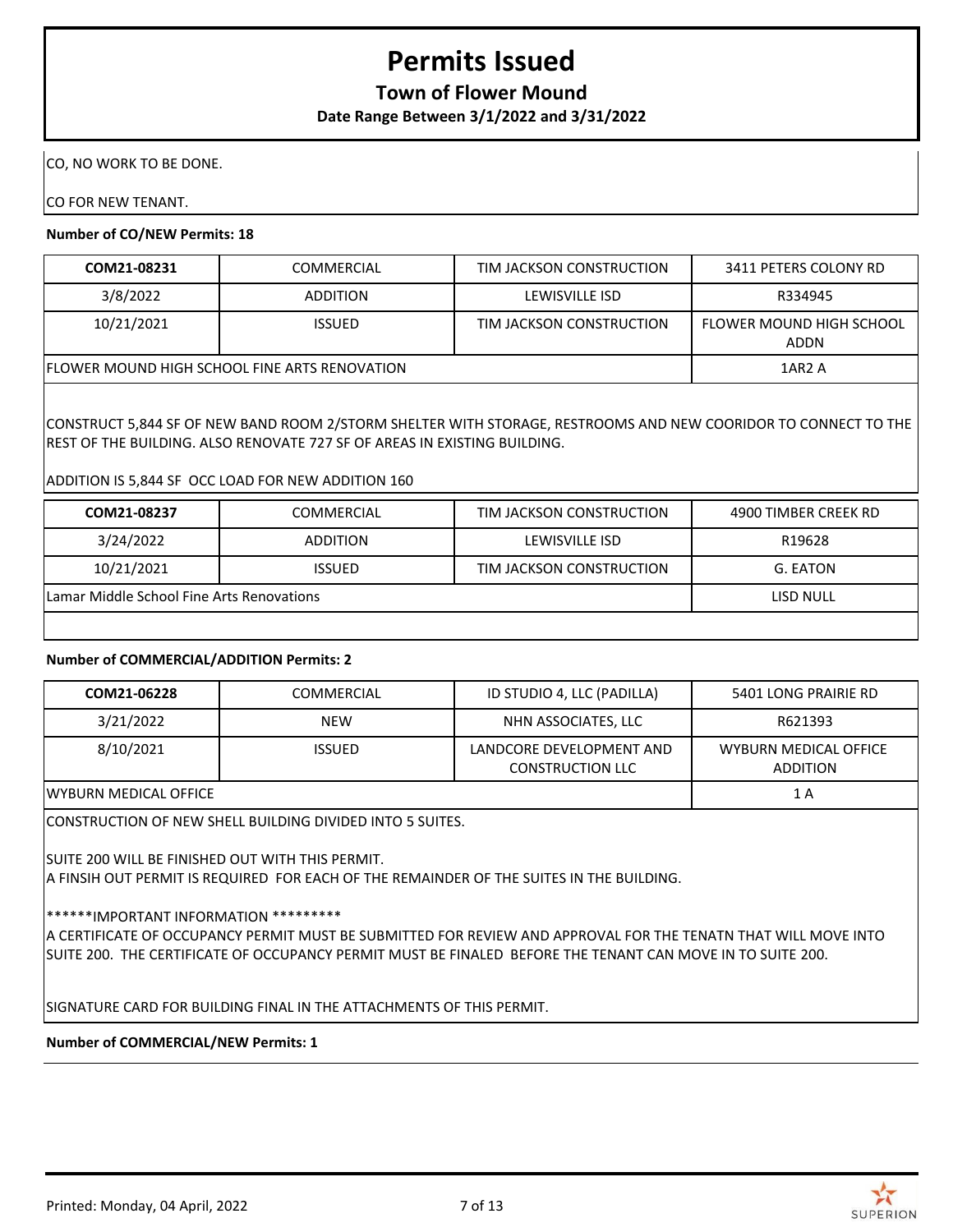### **Town of Flower Mound**

**Date Range Between 3/1/2022 and 3/31/2022**

| <b>PLYGND22-00471</b>                                           | COMMERCIAL PLAYGROUND EQUIP | POGUE CONSTRUCTION (JK) | 11800 DENTON CREEK BLVD           |  |
|-----------------------------------------------------------------|-----------------------------|-------------------------|-----------------------------------|--|
| 3/15/2022                                                       | WITH SHADE COVER            | <b>ARGYLE ISD</b>       | T2021155                          |  |
| 1/19/2022                                                       | <b>ISSUED</b>               | WHIRLIX DESIGN, INC     | ARGYLE ELEMENTARY SCHOOL<br>NO. 3 |  |
| <b>ARGYLE ELEMENTARY SCHOOL</b>                                 |                             |                         | 1 A                               |  |
| IINSTALLATION OF PLAYGROUND EQUIPMENT AND TWO SHADE STRUCTURES. |                             |                         |                                   |  |
| SHADE CANOPY 5-12 IS 3,071 SF<br>SHADE CANOPY 2-5 IS 2,272 SF   |                             |                         |                                   |  |

#### **Number of COMMERCIAL PLAYGROUND EQUIP/WITH SHADE COVER Permits: 1**

| <b>RACK22-01091</b> | <b>COMMERCIAL RACKING PERMIT</b>                                                                                                                               | N J MALIN & ASSOCIATES LLC                     | 1900 LAKESIDE PKWY                                |
|---------------------|----------------------------------------------------------------------------------------------------------------------------------------------------------------|------------------------------------------------|---------------------------------------------------|
| 3/7/2022            | <b>NEW</b>                                                                                                                                                     | CICF I TX1B01 LLC                              | R647807                                           |
| 2/15/2022           | <b>ISSUED</b>                                                                                                                                                  | N J MALIN & ASSOCIATES LLC                     | DFW AIRPORT NORTH<br><b>DISTRIBUTION CENTER</b>   |
| IMI WINDOWS         |                                                                                                                                                                |                                                | 1 A                                               |
|                     | lINSTALL CANTILEVER RACKING - PHASING PLAN PROVIDED<br>**PHASED INSPECTIONS WILL NEED TO BE COORDINATED WITH THE CHIEF BUILDING INSPECTOR AND THE FIRE MARSHAL |                                                |                                                   |
| RACK22-01263        | <b>COMMERCIAL RACKING PERMIT</b>                                                                                                                               | <b>WAREHOUSE EQUIPMENT</b><br><b>SOLUTIONS</b> | 2000 LAKESIDE PKWY SUITE 200                      |
| 3/9/2022            | <b>NEW</b>                                                                                                                                                     | <b>IPT LAKESIDE DC LLC</b>                     | R670751                                           |
| 2/22/2022           | <b>FINALED</b>                                                                                                                                                 | <b>WAREHOUSE EQUIPMENT</b><br><b>SOLUTIONS</b> | DFW AIRPORT NORTH<br><b>DISTRIBUTION CENTER 2</b> |

MOUNTAINMOVERS TRANSPORTATION & LOGISTICS LP 2 A

| <b>RACK22-01420</b> | COMMERCIAL RACKING PERMIT | l QUALITY WAREHOUSE EQUIPMENT<br>CO., INC | 700 LAKESIDE PKWY SUITE 200  |
|---------------------|---------------------------|-------------------------------------------|------------------------------|
| 3/31/2022           | <b>NEW</b>                | 700 LAKESIDE PARKWAY TX LLC               | R534957                      |
| 2/28/2022           | <b>ISSUED</b>             | QUALITY WAREHOUSE EQUIPMENT<br>CO., INC   | LAKESIDE RANCH BUSINESS PARK |
| <b>CTDI</b>         |                           |                                           | 3R <sub>C</sub>              |
|                     |                           |                                           |                              |

Relocate 128 Bays of Storage Rack 300"T X 42"D X 96"W 7489

#### **Number of COMMERCIAL RACKING PERMIT/NEW Permits: 3**

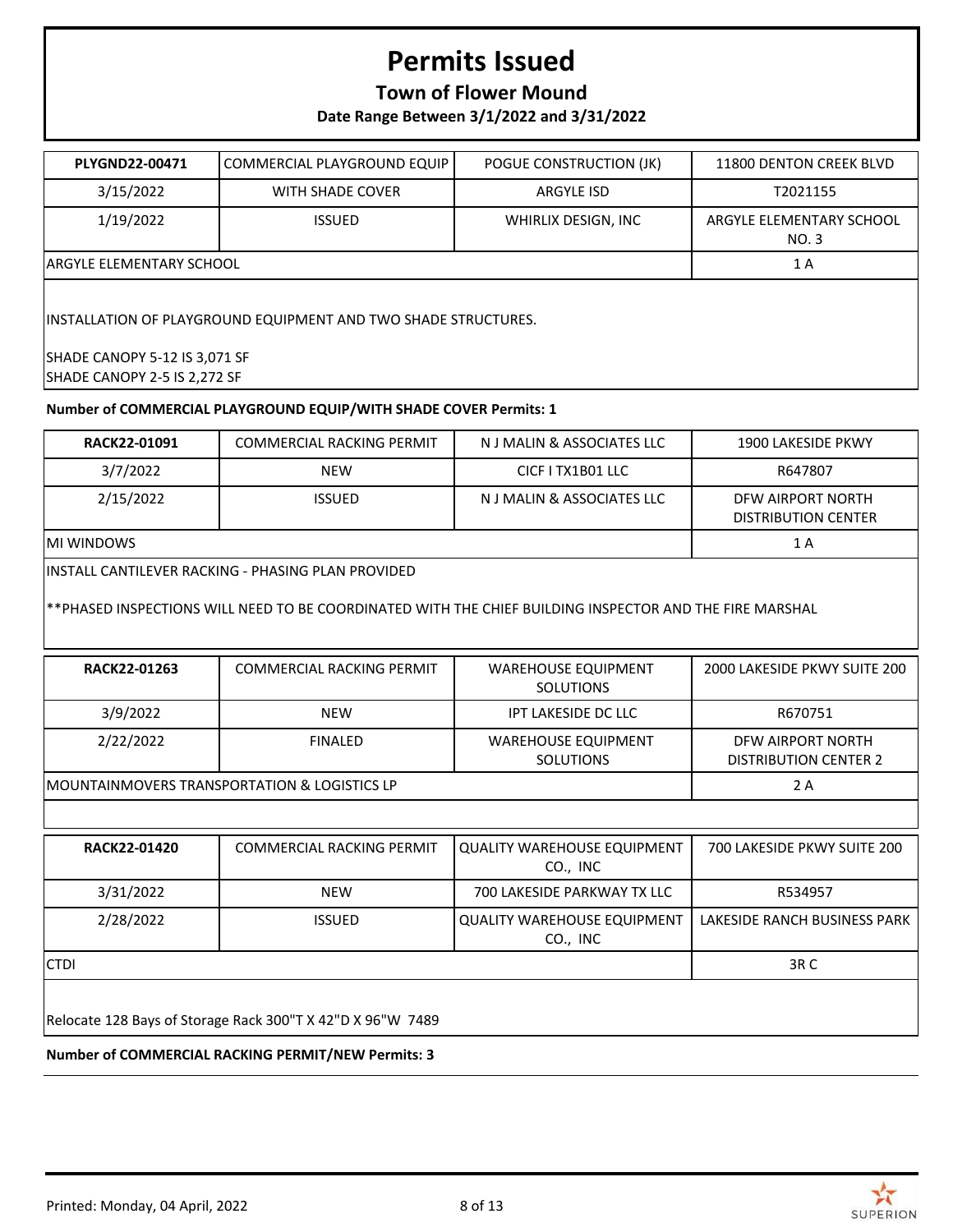## **Town of Flower Mound**

**Date Range Between 3/1/2022 and 3/31/2022**

| TOWER22-01192                                   | <b>COMMUNICATION TOWER</b> | <b>BROADUS SERVICES</b>                               | 1300 SPINKS RD      |
|-------------------------------------------------|----------------------------|-------------------------------------------------------|---------------------|
|                                                 |                            |                                                       |                     |
| 3/11/2022                                       | ANTENNAE REPLACEMENT       | POINT OF BEGINNING, TX LTD P/S                        | R495123             |
| 2/18/2022                                       | <b>ISSUED</b>              | <b>GREAT SOUTHWESTERN</b><br><b>CONSTRUCTION (MH)</b> | <b>BELLA STRADA</b> |
| Verizon Spinks Road LSUB6- UPGRADES TO ANTENNAS |                            |                                                       | 1X A                |
|                                                 |                            |                                                       |                     |

#### **Number of COMMUNICATION TOWER/ANTENNAE REPLACEMENT Permits: 1**

| TOWER22-00113                                          | <b>COMMUNICATION TOWER</b>                               | <b>JANE NEWBY</b>               | 4800 US 377                                       |  |  |
|--------------------------------------------------------|----------------------------------------------------------|---------------------------------|---------------------------------------------------|--|--|
| 3/1/2022                                               | ANTENNAE W/GROUND EQUIP                                  | AMERICAN TOWER CORPORATION      | R64955                                            |  |  |
| 1/6/2022                                               | <b>ISSUED</b>                                            | <b>BAYED COMMUNICATIONS LLC</b> | <b>BRUCE WHEELER</b>                              |  |  |
| <b>T-MOBILE</b>                                        |                                                          |                                 | 2 NULL                                            |  |  |
| 309334 - EXISTING T-MOBILE CELL TOWER                  | *ANTENNAE REPLACEMENTS AND GROUND EQUIPMENT REPLACEMENTS |                                 |                                                   |  |  |
| <b>TOWER22-00794</b>                                   | <b>COMMUNICATION TOWER</b>                               | Patrick Ward                    | 8799 AMEN CORNER                                  |  |  |
| 3/10/2022                                              | ANTENNAE W/GROUND EQUIP                                  | American Tower Corporation      | R174335                                           |  |  |
| 2/1/2022                                               | <b>ISSUED</b>                                            | ENERTECH RESOURCES, LLC (JH)    | T& PRR                                            |  |  |
| ATC 410354 - Verizon Upgrade to an existing cell tower | <b>9B,10B NULL</b>                                       |                                 |                                                   |  |  |
|                                                        |                                                          |                                 |                                                   |  |  |
| TOWER22-01066                                          | <b>COMMUNICATION TOWER</b>                               | <b>JANE NEWBY</b>               | 2191 SPINKS RD                                    |  |  |
| 3/8/2022                                               | ANTENNAE W/GROUND EQUIP                                  | LRC-2010 LAKESIDE LLC           | R670750                                           |  |  |
| 2/14/2022                                              | <b>ISSUED</b>                                            | <b>RITEL INCORPORATED</b>       | DFW AIRPORT NORTH<br><b>DISTRIBUTION CENTER 2</b> |  |  |
|                                                        | <b>T-MOBILE</b>                                          |                                 |                                                   |  |  |

### **Number of COMMUNICATION TOWER/ANTENNAE W/GROUND EQUIP Permits: 3**

| FO21-09656                                                                                                                                                                                                        | <b>FINISH OUT</b> | <b>DEAN ARCHITECTURE</b>      | 2600 FLOWER MOUND RD         |  |
|-------------------------------------------------------------------------------------------------------------------------------------------------------------------------------------------------------------------|-------------------|-------------------------------|------------------------------|--|
| 3/24/2022                                                                                                                                                                                                         | <b>NEW</b>        | FLOWER MOUND TT OWNER LLC     | R112388                      |  |
| 12/20/2021                                                                                                                                                                                                        | <b>ISSUED</b>     | PLANET CONSTRUCTION J2911 LLC | <b>FLOWER MOUND CROSSING</b> |  |
| ICLUB 4 FITNESS<br>1 A                                                                                                                                                                                            |                   |                               |                              |  |
| IINTERIOR REMODEL OF EXISTING SPACE THAT WAS PREVIOUSLY THE TOM THUMB SUPERMARKET AND COVERTING THIS SPACE INTO A<br>FITNESS FACILITY.<br>ISEE COMPLETE CONSTRUCTION PLANS FOR WORK TO BE DONE UNDER THIS PERMIT. |                   |                               |                              |  |

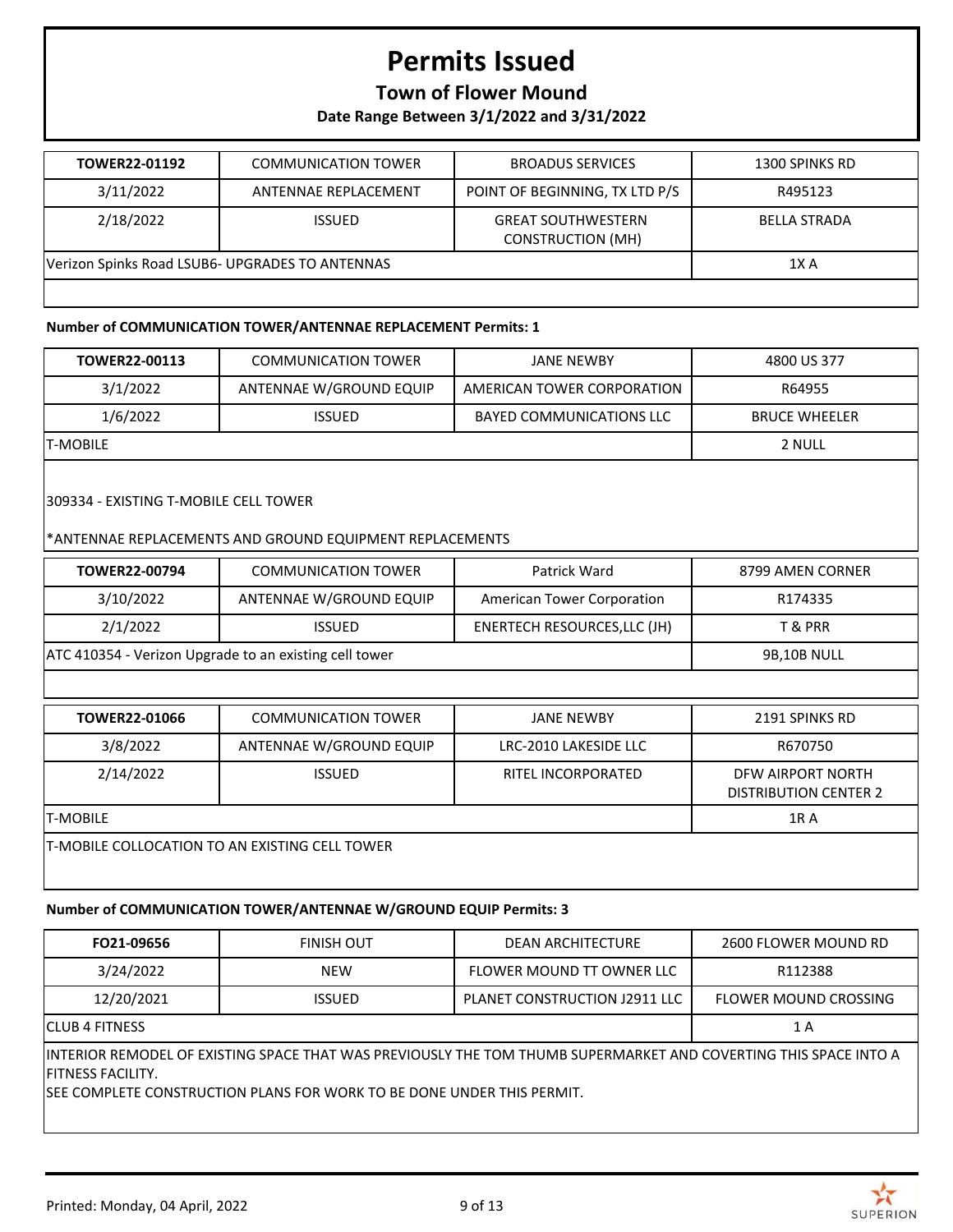### **Town of Flower Mound**

**Date Range Between 3/1/2022 and 3/31/2022**

| FO22-00648                    | <b>FINISH OUT</b> | <b>FM GROUP INC</b>                     | 4351 CROSS TIMBERS RD SUITE<br>500              |
|-------------------------------|-------------------|-----------------------------------------|-------------------------------------------------|
| 3/17/2022                     | <b>NEW</b>        | <b>SWC CROSS TIMBERS LP</b>             | R611214                                         |
| 1/26/2022                     | <b>ISSUED</b>     | R J LANDER CONSTRUCTION<br>SERVICES INC | <b>CROSS TIMBERS VILLAGE</b><br><b>ADDITION</b> |
| <b>IRUMBLE - FLOWER MOUND</b> |                   |                                         | 1 A                                             |

2812 SF INTERIOR BUILD OUT OF EXISTING SHELL SPACE FOR HEALTH CLUB FACILITY.

THE SHELL PERMIT SH19-01263 HAS AN APPROVED PASSING ENVELOPE COMCHECK. AN ENVELOPE COMCHECK NOT REQUIRED FOR THIS FINISH OUT.

#### **Number of FINISH OUT/NEW Permits: 2**

| FO21-09068                                                                                                                                                                                                          | <b>FINISH OUT</b>                                                                                                  | PERMIT ADVISORS                                  | 5959 LONG PRAIRIE RD                             |  |
|---------------------------------------------------------------------------------------------------------------------------------------------------------------------------------------------------------------------|--------------------------------------------------------------------------------------------------------------------|--------------------------------------------------|--------------------------------------------------|--|
| 3/30/2022                                                                                                                                                                                                           | REMODEL NO CO                                                                                                      | <b>TARGET CORPORATION</b>                        | R241382                                          |  |
| 11/18/2021                                                                                                                                                                                                          | <b>ISSUED</b>                                                                                                      | MAPPLLC                                          | THE HIGHLANDS AT FLOWER<br><b>MOUND ADDITION</b> |  |
| <b>TARGET - REMODEL</b>                                                                                                                                                                                             |                                                                                                                    |                                                  | 1 A                                              |  |
| COUNTERS, FITTING ROOMS, AND STARBUCKS                                                                                                                                                                              | INTERIOR RENOVATION/ALTERATION TO EXISTING BUILDING INCLUDING WORK TO RESTROOMS, EMPLOYEE AREAS, SALES AND SERVICE |                                                  |                                                  |  |
|                                                                                                                                                                                                                     | *NO ADDITIONAL PLUMBING FIXTURES ARE BEING ADDED TO THE GREASE WASTE LINE                                          |                                                  |                                                  |  |
|                                                                                                                                                                                                                     |                                                                                                                    |                                                  |                                                  |  |
| FO22-00799                                                                                                                                                                                                          | <b>FINISH OUT</b>                                                                                                  | WEITZMAN                                         | 2704 CROSS TIMBERS RD SUITE<br>117               |  |
| 3/11/2022                                                                                                                                                                                                           | <b>REMODEL NO CO</b>                                                                                               | <b>FLOWER MOUND TOWNE</b><br><b>CROSSING LTD</b> | R273892                                          |  |
| 2/1/2022                                                                                                                                                                                                            | <b>ISSUED</b>                                                                                                      | <b>MOOSE CONSTRUCTION</b>                        | FLOWER MOUND CROSSING WEST<br><b>ADDN</b>        |  |
| FLOWER MOUND TOWNE CROSSING LTD - WHITE BOX FINISH OUT                                                                                                                                                              | 1A                                                                                                                 |                                                  |                                                  |  |
| WHITE BOX SPEC SPACE BY PROPERTY OWNER<br>** FUTURE TENANT WILL COME IN WITH PLANS FOR A COMPLETE INTERIOR REMODEL FINISH OUT PERMIT, COMCHECKS, ETC AND WILL<br>RECEIVE A CO AT THE END OF THAT FINISH OUT PERMIT. |                                                                                                                    |                                                  |                                                  |  |
| FO22-01178                                                                                                                                                                                                          | <b>FINISH OUT</b>                                                                                                  | <b>BROSENCO ENTERPRISES LLC</b>                  | 4110 JUSTIN RD SUITE 100                         |  |
| 3/22/2022                                                                                                                                                                                                           | <b>REMODEL NO CO</b>                                                                                               | <b>FHMM LTD</b>                                  | R523658                                          |  |
| 2/17/2022                                                                                                                                                                                                           | <b>ISSUED</b>                                                                                                      | <b>BROSENCO ENTERPRISES LLC</b>                  | <b>JERNIGAN HEIGHTS</b>                          |  |
| PPV OF TEXAS, PLLC DBA LANTANA VETERINARY HOSPITAL                                                                                                                                                                  | 8 NULL                                                                                                             |                                                  |                                                  |  |

INSURANCE REPAIR, CAR RAN INTO THE BUILDING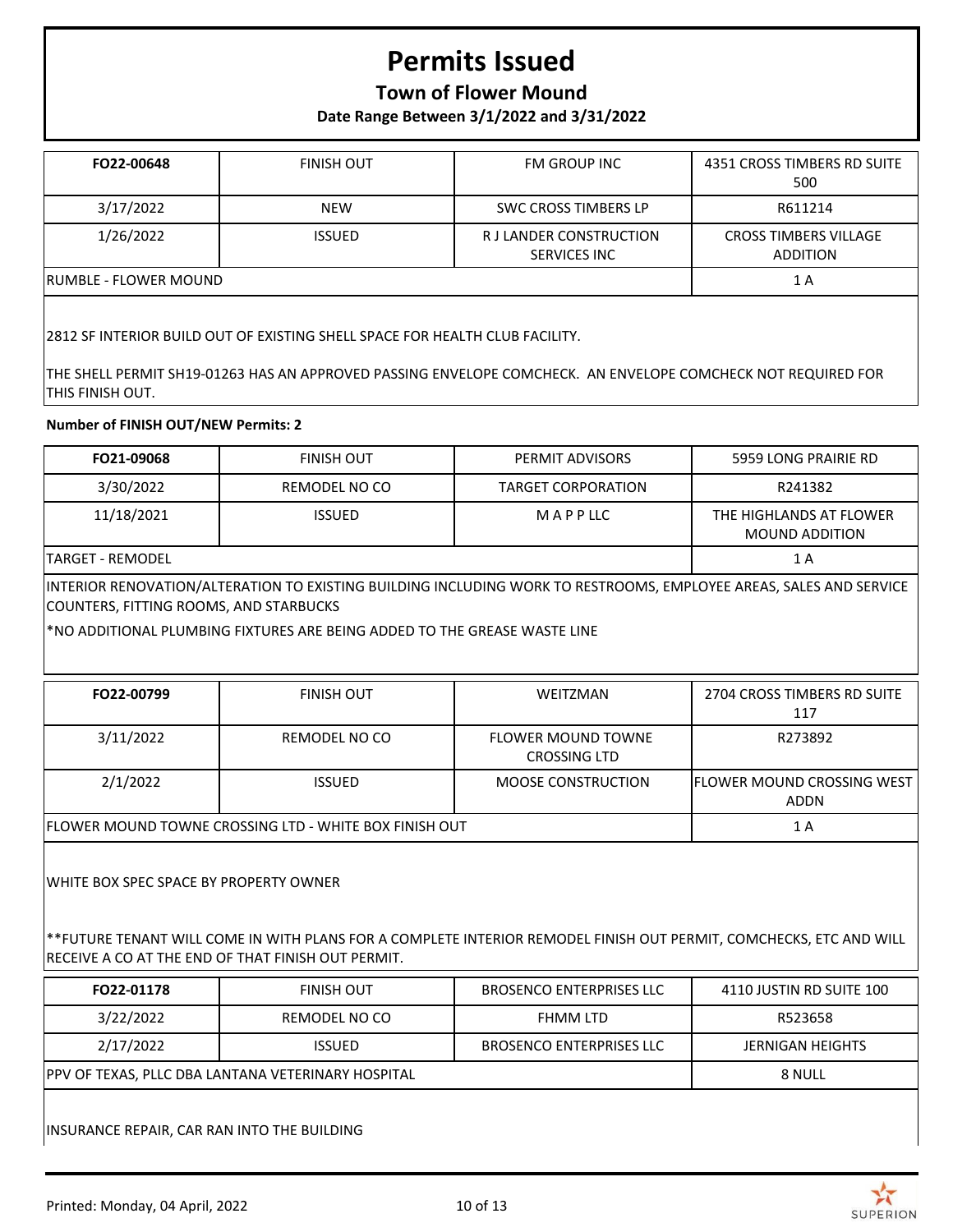### **Town of Flower Mound**

### **Date Range Between 3/1/2022 and 3/31/2022**

REPLACE FRAMING AND SHEETROCK ON DAMAGED WALL, REPLACE DAMAGED STOREFRONT, REPLACE STRUCTURAL COLUMN AND REPLACE DAMAGES STRUCTURAL BEAM AND INSTALL BRICK PER CODE ON THE EAST ELEVATION OF THE BUIDING AND THIS SUITE. ENGINEER REPORT PROVIDED EXPLAINING THE DAMAGE AND DETAILS FOR THE REPAIRS.

| FO22-01257           | <b>FINISH OUT</b> | <b>ROBERT HOUSEWRIGHT</b>            | 2450 LAKESIDE PKWY SUITE 120 |
|----------------------|-------------------|--------------------------------------|------------------------------|
| 3/31/2022            | REMODEL NO CO     | Lakeside DFW Retail, Ltd.            | R567434                      |
| 2/21/2022            | <b>ISSUED</b>     | <b>HOUSEWRIGHT BUILDING SERVICES</b> | LAKESIDE DFW                 |
| HOUSE OF MO BOUTIQUE |                   |                                      | 1A C                         |

ERECT DRESSING ROOM WALLS AND OFFICE WALLS, 1 DOOR.

INTERIOR REMODEL TO CREATE DRESSIGN ROOM ANF OFFICE.

TENANT HAS A VALID CO, CO22-01452.

#### **Number of FINISH OUT/REMODEL NO CO Permits: 4**

| FO21-09406               | FINISH OUT      | N D T HEATING AND A/C            | 1601 CROSS TIMBERS RD SUITE 126 |
|--------------------------|-----------------|----------------------------------|---------------------------------|
| 3/14/2022                | REMODEL WITH CO | l SOUTHWEST M&S INVESTMENTS LP l | R19387                          |
| 12/6/2021                | <b>ISSUED</b>   | N D T HEATING AND A/C            | M. J. OWEN                      |
| ISUPER SANDY'S CAFETERIA |                 |                                  | 1 NULL                          |

### INTERIOR REMODEL OF EXISTING SPACE FOR NEW TENANT. SEE APPROVED PLANS FOR COMPLETE SCOPE OF WORK.

| FO21-09471       | <b>FINISH OUT</b> | M CREATIVE DESIGN INC       | 2201 JUSTIN RD SUITE 311 |
|------------------|-------------------|-----------------------------|--------------------------|
| 3/31/2022        | REMODEL WITH CO   | HIGHLANDS TT OWNER LLC      | R202843                  |
| 12/8/2021        | ON HOLD           | RYON CONSTRUCTION GROUP LLC | TOM THUMB ADDN           |
| IHUMMUS REPUBLIC |                   |                             | 2 A                      |

NEW TENANT ALTERATIONS TO EXISTING COFFEE SHOP

### INTERIOR REMODEL OF EXISTING FOOD ESTABLISHMENT FOR A NEW BUSINESS.

| FO21-09832  | <b>FINISH OUT</b> | <b>COLE MARTINEZ</b>                    | 1600 LAKESIDE PKWY         |
|-------------|-------------------|-----------------------------------------|----------------------------|
| 3/10/2022   | REMODEL WITH CO   | SCG LAKESIDE COMMERCE CENTER<br>LP      | R308422                    |
| 12/30/2021  | <b>ISSUED</b>     | RAND CONSTRUCTION<br><b>CORPORATION</b> | LAKESIDE COMMERCE CENTER 2 |
| ICUSTOM INK |                   |                                         | 2R3 A                      |

INTERIOR REMODEL TO COMBINE SUITES 100 AND 200 TOGETHER SO THAT THE TENANT CUSTOM INK OCCUPIES THE ENTIRE BUILDING.

REMOVE DEMISING WALL, REMOVE CHAIN LINK FENCE AND CONSTRUCT WALL TO SEPARATE THE WAREHOUSE FROM THE OFFICE AREA.

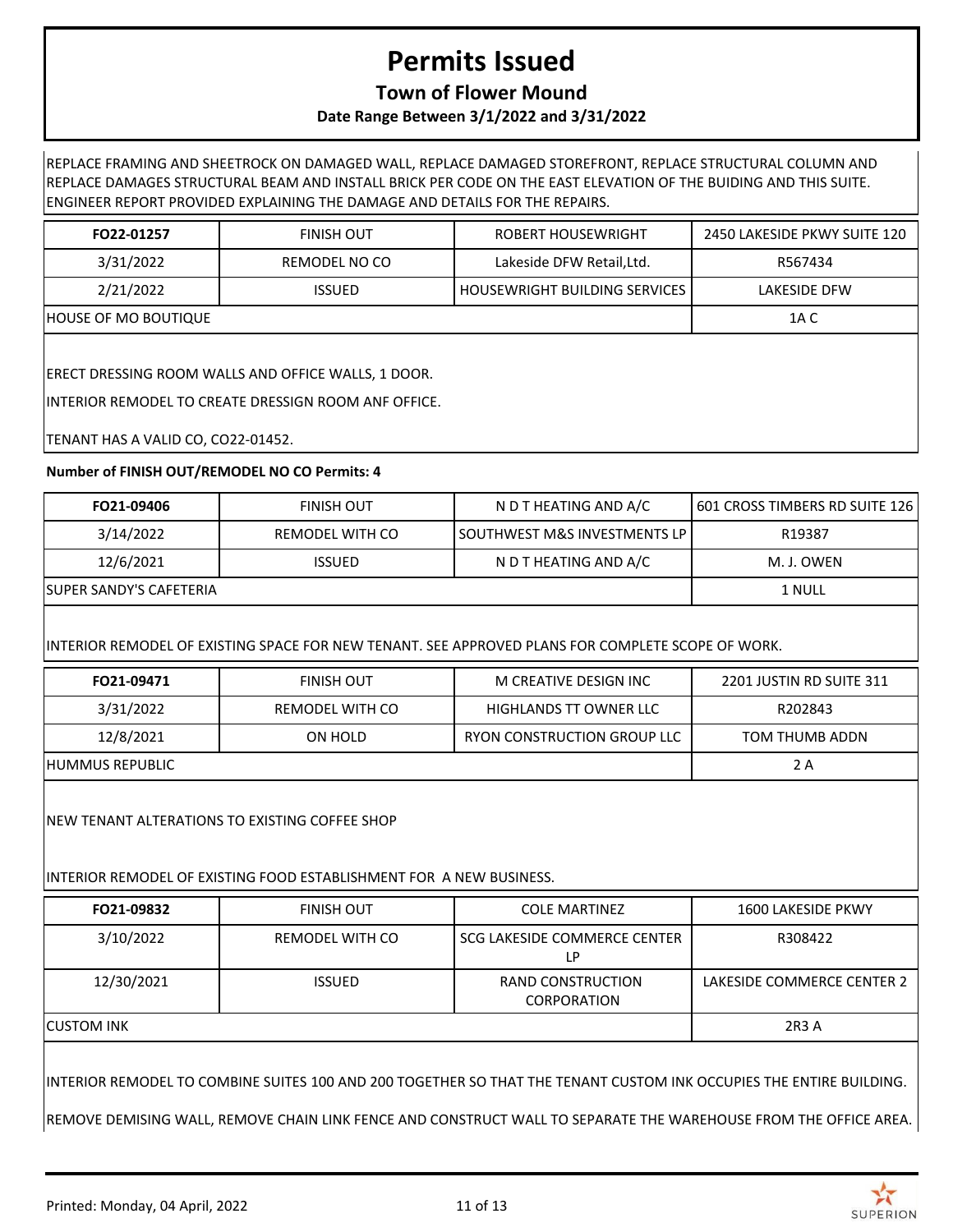### **Town of Flower Mound**

**Date Range Between 3/1/2022 and 3/31/2022**

| INSTALLATION OF RTU'S IN SEPARATE PERMIT WITH PHASE 2 PLANS. |                   |                                                     |                          |
|--------------------------------------------------------------|-------------------|-----------------------------------------------------|--------------------------|
| FO22-00005                                                   | <b>FINISH OUT</b> | PRESTIGE GENERAL CONTRACTING                        | 3721 JUSTIN RD SUITE 120 |
| 3/4/2022                                                     | REMODEL WITH CO   | RETAIL FUND I/FLOWER MOUND<br>HIGHLAND PLAZA III LP | R648032                  |
| 1/3/2022                                                     | <b>ISSUED</b>     | PRESTIGE GENERAL CONTRACTING                        | <b>HIGHLANDS PLAZA</b>   |
| LANTANA HEMP HAUS                                            |                   |                                                     | 3R-1 A                   |
|                                                              |                   |                                                     |                          |
|                                                              |                   |                                                     |                          |

| FO22-00278     | FINISH OUT      | CASCO (RANSOM)      | 2501 CROSS TIMBERS RD |
|----------------|-----------------|---------------------|-----------------------|
| 3/16/2022      | REMODEL WITH CO | KOHL'S ILLINOIS INC | R17632                |
| 1/12/2022      | <b>ISSUED</b>   | ELDER - JONES INC   | KOHL'S ADDN           |
| KOHL'S/SEPHORA |                 |                     | $1(PT)$ A             |

INTERIOR REMODEL OF EXISTING SPACE.

\*A SEPARATE PERMIT FOR THE EXTERIOR SIGNAGE IS REQUIRED.

THE CERTIFICATE OF OCCUPANCY NEEDS TO BE UPDATED AS "KOHL'S/SEPHORA" FOR THE SEPHORA SPACE THAT WILL BE WITHIN THE KOHL'S SPACE FOOTPRINT

| FO22-00724                     | FINISH OUT      |                    | 2250 MORRISS RD SUITE 212 |
|--------------------------------|-----------------|--------------------|---------------------------|
| 3/23/2022                      | REMODEL WITH CO | KOULOGEORGE CO     | R166636                   |
| 1/28/2022                      | <b>ISSUED</b>   | T & G CONSTRUCTION | STONE CREEK PLAZA ADDN    |
| YANZICHENG, LLC DBA MORRIS SPA |                 |                    | 13 V                      |

2250 MORRISS RD SUITE 212

\*SEE CODE CASE PCCE22-00020

INTERIOR REMODEL TO REPLACING ALL DAMAGED SHEETROCK. REPLACING ALL LIGHTS & SWITCHES FOR NEW TENANT THAT WILL MOVE IN AT THE END OF THIS REMODE.

NEW TENANT YANZICHENG, LLC DBA MORRISS SPA

| FO22-00850                          | <b>FINISH OUT</b> | <b>STACI RENFRO</b>        | 890 PARKER SQUARE RD |
|-------------------------------------|-------------------|----------------------------|----------------------|
| 3/4/2022                            | REMODEL WITH CO   | <b>PARKER ASSETS I LLC</b> | R229574              |
| 2/4/2022                            | <b>ISSUED</b>     | U K SERVICES               | <b>PARKER SQUARE</b> |
| <b>CHANDLER'S KITCHEN &amp; BAR</b> |                   |                            | 31                   |

NEW KITCHEN EQUIP LAYOUT IN EXIST RESTAURANT FOR NEW TENANT